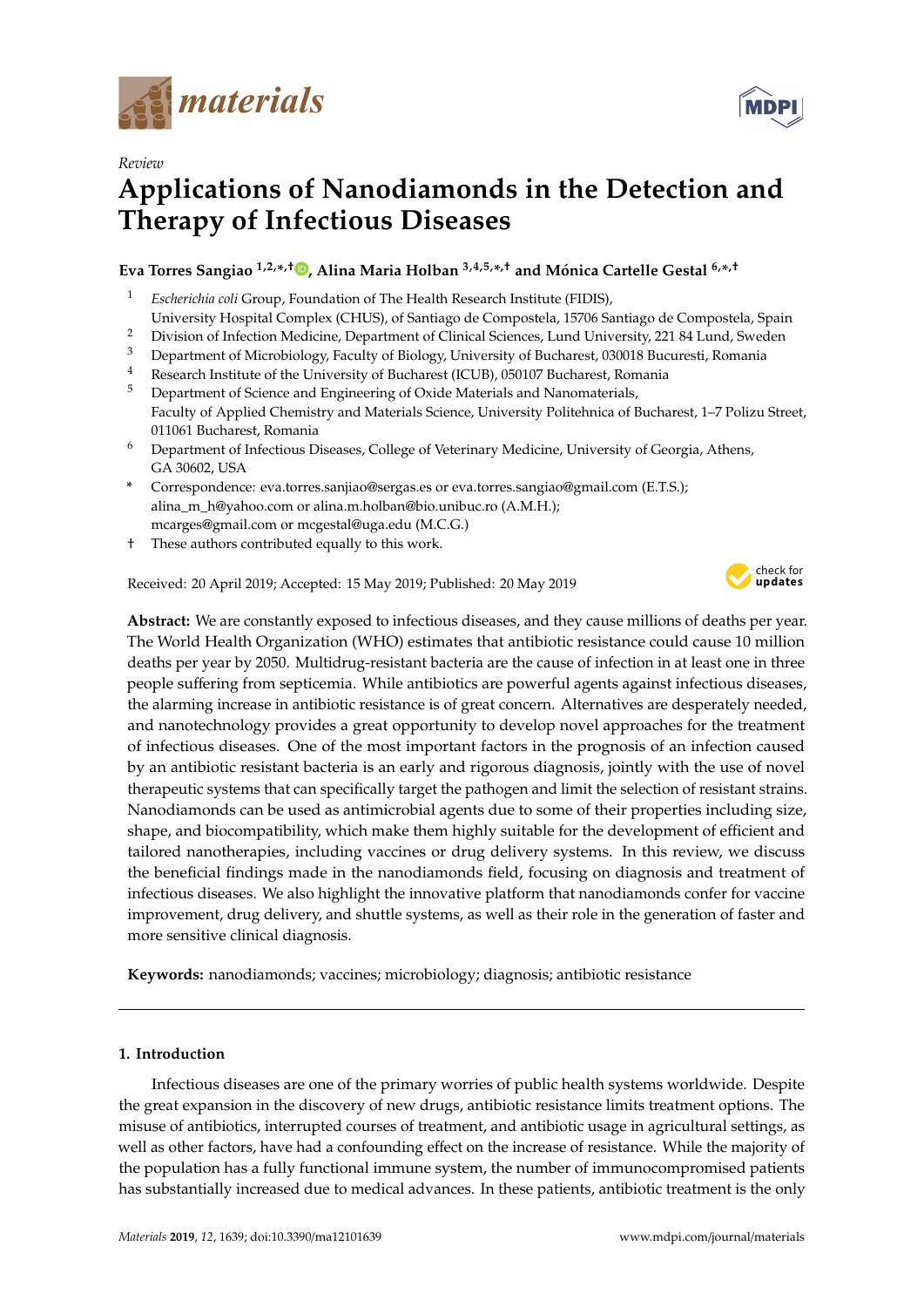mechanism to fight the infectious threat. An early and accurate diagnosis can significantly increase life expectancy, and nanoparticles (NPs) have become an exceptional alternative to tackle these concerns. Moreover, NPs offer a new approach to treat infectious diseases and, particularly, nanodiamonds are emerging as a great candidate due to their unique qualities [\[1\]](#page-6-0).

Nanodiamonds (NDs) were discovered in 1963 as a new class of nanoparticles in the carbon family. These nanoparticles, or nanoscale diamonds, are usually smaller than 100 nm and are manufactured by an inexpensive large-scale synthesis based on the detonation of carbon-containing explosives [\[2\]](#page-6-1). They were re-discovered in the USSR in 1983 [\[3\]](#page-6-2); however, they were not commercially available until 1988 in the USA [\[4](#page-6-3)[,5\]](#page-6-4). Currently, carbon-based nanomaterials are being utilized as a drug delivery system because they are well tolerated, and additionally can be used for imaging applications, which makes them exceptionally useful for the care of critical patients  $[6,7]$  $[6,7]$ . NDs are important members of the nanocarbon family; they have a very small size, ranging from 1 to 100 nm [\[8\]](#page-6-7), allowing for excellent biocompatibility and optical properties [\[9\]](#page-6-8). Shortly after their re-discovery, the scientific community began to be interested on their applications in the biomedical field due to their unique characteristics, including versatility and easy manufacturability  $[10]$ . The variety of applications for which NDs can be used mainly relies on their chemical production and purification procedures [\[11](#page-6-10)[,12\]](#page-6-11). Their use in biomedicine has been significantly increasing in a wide spectrum of applications, including nanoscale magnetic resonance imaging (MRI) cancer therapy  $\left[10,13\text{--}16\right]$  $\left[10,13\text{--}16\right]$  $\left[10,13\text{--}16\right]$  $\left[10,13\text{--}16\right]$ , orthopedic engineering  $\left[17\right]$ , and the synthesis of contact lenses  $[18]$ . In addition, NDs show excellent biocompatibility and optical properties useful for microscopy or image diagnosis [\[19\]](#page-7-2).  $\sum_{i=1}^n \sum_{j=1}^n$  called  $\sum_{i=1}^n \sum_{j=1}^n$  can be exactly as a great candidate due to the  $\sum_{i=1}^n \sum_{j=1}^n \sum_{j=1}^n \sum_{j=1}^n \sum_{j=1}^n \sum_{j=1}^n \sum_{j=1}^n \sum_{j=1}^n \sum_{j=1}^n \sum_{j=1}^n \sum_{j=1}^n \sum_{j=1}^n \sum_{j=1}^n \sum_{j=1}$ explosively were re-discovered in the USSR in the USSR in the USSR in the USSR in 1983 were not the USSR in 1983 were not the USSR in the USSR in 1983 were not the USSR in 1983 were not the USSR in 1983 were not the USSR i to the 1 nm and the 1 nm and optimization biocompatibility and optical properties [9]. Shortly after the inter-

ND production includes chemical vapor deposition, detonation [\[4,](#page-6-3)[10\]](#page-6-9), and high-pressure/high-temperature [\[20\]](#page-7-3) methods (i.e., a bottom-up vs. top-down synthesis approach, respectively) [\[21\]](#page-7-4). Different treatment conditions, processing techniques, and production methods generate distinct surface properties resulting in diverse types of NDs that vary in surface chemistry, structure, shape, and size  $[21-24]$  $[21-24]$ , which allows for their classification based on their primary particle or grain size from  $<$  200 nm down to 2 nm [\[2,](#page-6-1)[21\]](#page-7-4).  $s_{\text{reduced}}$  metalled chemicative reposition, according  $\frac{1}{I}$ ,  $\frac{1}{I}$ ,  $\frac{1}{I}$ ,  $\frac{1}{I}$  and  $\frac{1}{I}$   $\frac{1}{I}$  $\frac{21}{21}$  methods (i.e., abortonication based on their primary particle of grant

In the biomedical field, ND detonation is widely used. ND structure can be summarized in a core-shell model, in which the core (the diamond carbon) is inert, while the surface shell is partially graphitic based, allowing for the addition of a variety of functional groups, e.g., carboxyl, hydroxyl [\[10\]](#page-6-9), or biomolecules such as lysozyme [\[25\]](#page-7-6), which confers different properties to NDs [\[26\]](#page-7-7). Therefore, they can be used as a delivery system for a huge range of drugs, antigens, and antibodies [\[19\]](#page-7-2). The remarkable high affinity of NDs with proteins [\[27,](#page-7-8)[28\]](#page-7-9) enables the generation of a stable and effective conjugate in different buffers, allowing an easy and effective protein load on their surface [\[27](#page-7-8)[–29\]](#page-7-10). On the other hand, their spectroscopic properties make them ideal for in vivo imaging diagnosis  $[26]$ , especially for diagnosis of specific targeted cells, increasing the sensitivity of the current therapeutic or imaging diagnosis [\[4](#page-6-3),13-[16](#page-6-13)[,30](#page-7-11)[,31\]](#page-7-12). In fact, recent advances have highlighted NDs as double-agents combining imaging with drug delivery systems [\[32\]](#page-7-13) (Figure [1\)](#page-1-0).  $I<sub>1</sub>$  and with  $I<sub>2</sub>$  for the detenation of a variety of renetation groups, e.g., earlowly, hydrogeneous In american barrely, anowing an easy and encenve protein load on their standed [27,28].  $\beta$  maging with drug defivery systems  $[32]$  (Figure 1).

<span id="page-1-0"></span>

**Figure 1. Figure 1.**  Schematic of the main applications of nanodiamonds based on the synthesis method. Schematic of the main applications of nanodiamonds based on the synthesis method.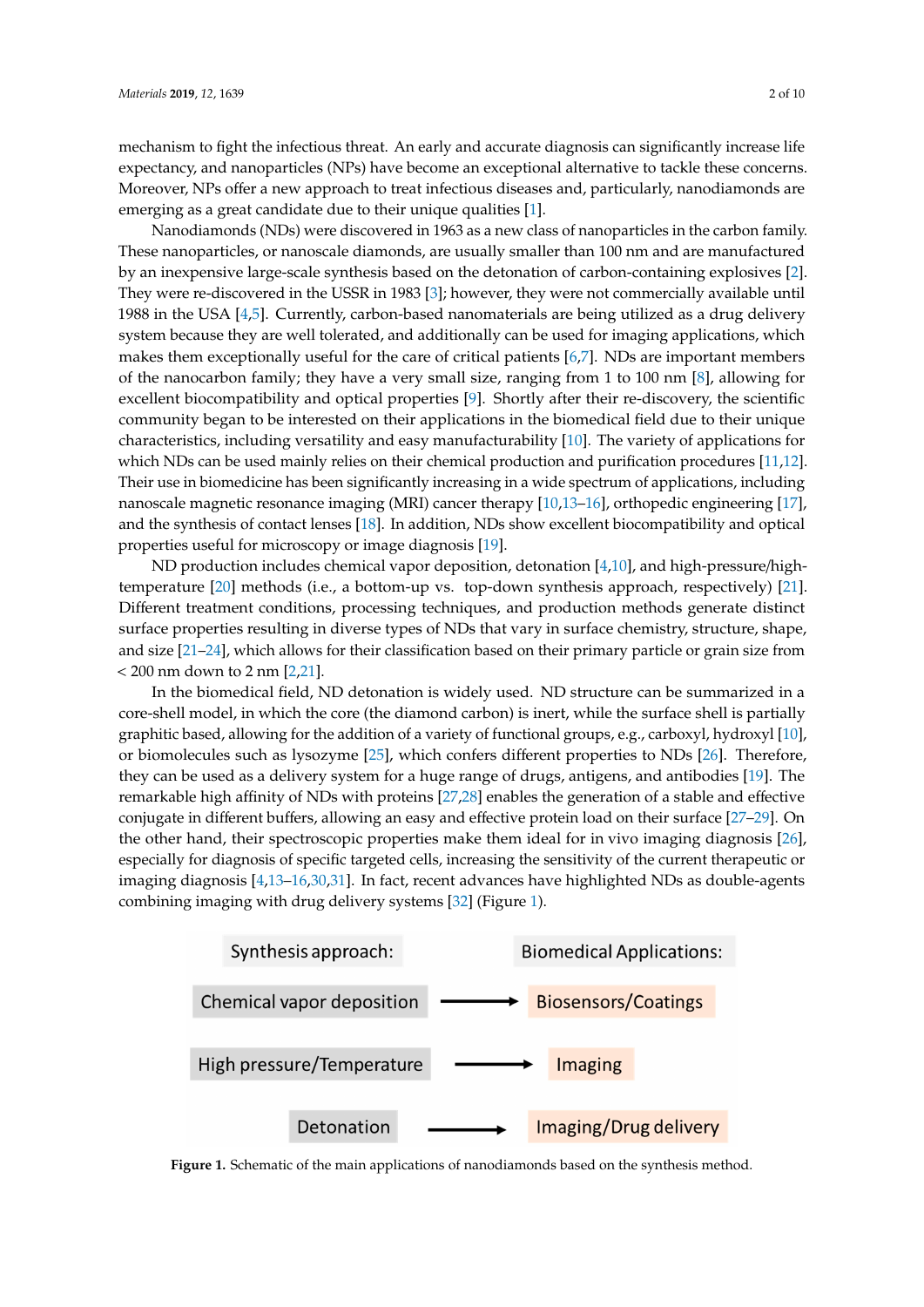In this review, we discuss the properties that make NDs truly unique and extraordinary in comparison to other nanomaterials, focusing on their impact on the medical field, with special attention on infectious disease prevention, diagnosis, and treatment.

#### **2. Nanodiamonds as Potential Vaccine Enhancers**

Bacteria and viruses have micro-/nano-dimensions [\[33\]](#page-7-14), and this enhances the hypothetical usage of nanoparticles as a vaccine delivery system or adjuvant, under the premise that they can be processed by the immune system [\[34](#page-7-15)[,35\]](#page-7-16). Nanomaterials have revealed intrinsic immunomodulatory properties, being able to act as immune potentiators [\[7\]](#page-6-6), increasing the immune response. NDs can also be used as co-adjuvants, stimulating the proinflammatory or anti-inflammatory signaling pathways [\[34,](#page-7-15)[35\]](#page-7-16). Recently, we face a great variety of medical conditions, including cancer or diabetes mellitus, which are being treated using antibody transfer. In these cases, NDs could be used as a platform to not only deliver the antibodies but also to enhance host immune response [\[33\]](#page-7-14).

Strong acid-oxidized NDs have a remarkably high affinity for proteins (including antibodies), forming stable conjugates easily and effectively in different conditions via physical absorption [\[28\]](#page-7-9). Soluble proteins and native membrane proteins can be easily conjugated onto the surface of NDs after solubilization in detergent micelles, most likely due to the intrinsic hydrophobicity of this carbon-based nanomaterial [\[29\]](#page-7-10). Due to their properties, NDs can carry high amounts of proteins; it was proposed that for  $\sim$ 100 nm NDs, a 20–30-µg weight of nanoparticles can carry a 1 µg dried weight of protein [\[36\]](#page-7-17).

Recent studies reported the preparation of an influenza vaccine based on a mix trimeric H7 (antigenic hemagglutinin motif) antigen with synthetic NDs in an optimized ratio. This nanoconjugate containing the viral protein attached on the surface of synthetic NDs resulted in a virus-like particle vaccine suspension, which was subsequently tested in vitro (hemagglutination assay) and in vivo in a murine model [\[19\]](#page-7-2). The obtained vaccine containing the trimeric H7 antigen and synthetic NDs revealed increased efficiency in vitro, resulting in a decrease in the hemagglutination of chicken red blood cells. Moreover, the obtained H7 NDs vaccine produced stronger H7 specific-IgG antibody responses than that with the trimeric H7 [\[19\]](#page-7-2). The authors of this study explain the elicitation of a strong and specific immune response of the designed vaccine by an adjuvant effect can be attributed to the NDs. Nonetheless, their results support the idea that NDs provide innovative strategies that can be broadly applied for the development of different vaccines in the future.

Exploring further the effects of NDs on host immunity, several studies have revealed that IgG antibodies can be adsorbed by modified NDs, which can potentiate their use in several medical settings [\[37\]](#page-7-18). NDs possess the ability to bind to Complement component 1q (C1q), a protein of the complement pathway which is involved in many physiological and pathological processes [\[38\]](#page-8-0), enabling them to modulate host inflammatory signals in an specific manner.

An area of improvement concerns non-specific biding of the NDs, because after 30 min in the blood system, NDs attached to red blood cell membranes, and they can remain in the circulation without being excreted [\[39\]](#page-8-1), allowing for their detection in the blood [\[26](#page-7-7)[,40\]](#page-8-2). Unfortunately, biodistribution studies in mice revealed that NDs predominantly accumulate in the liver and lungs, although they can also be found in the spleen, kidneys, or even in bone, which could be either beneficial or detrimental for their use [\[26\]](#page-7-7). Nevertheless, these deleterious effects can be overcome, and currently there are several research groups working on that.

NDs are highly biocompatible, tunable surface structures that allows for the attachment of other molecules such as drugs or antibodies [\[41\]](#page-8-3). Specifically, in the cancer field, ND–antibody (Ab) is presented as a promising approach [\[42\]](#page-8-4). Hereby, the integrative properties of NDs make them highly promising for enhancing antibody and drug delivery.

#### **3. Nanodiamonds in Infection Diagnosis**

Nanoparticles can be efficiently tailored for the development of useful biomedical tools to be applied in the diagnosis and therapy of diseases, including infections, and this field is rapidly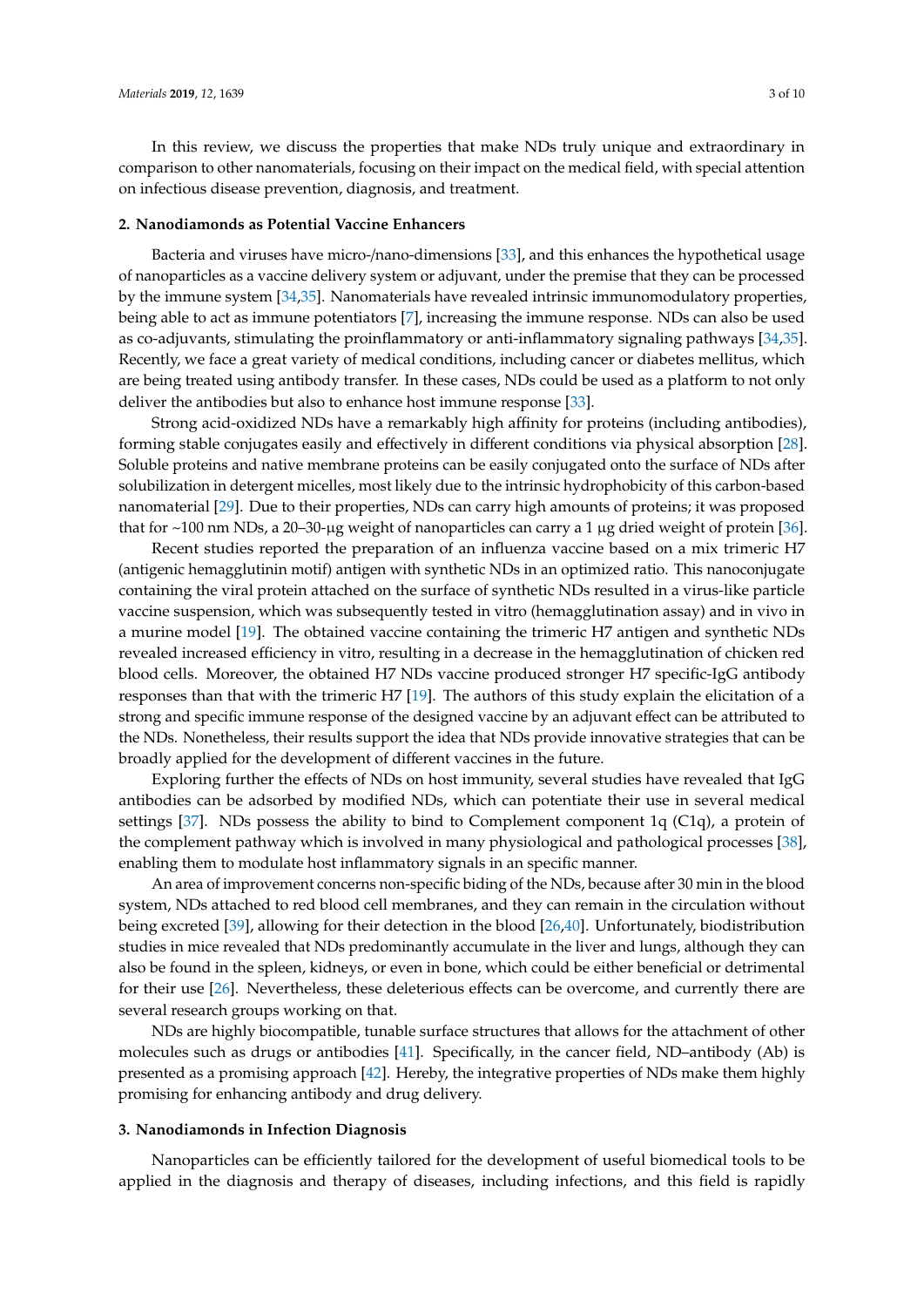evolving [\[43\]](#page-8-5). As mentioned previously, the physical and chemical properties of nanoparticles allow evolving [43]. As mentioned previously, the physical and chemical properties of nanoparticles for an accurate, fast, sensitive, and cost-efficient diagnosis  $[44]$ . The most important applications and properties of nanodiammonds in infection management are presented in Figure [2.](#page-3-0) NDs harbor a nitrogen-vacancy enabling them to emit fluorescence when illuminated [\[9,](#page-6-8)[45,](#page-8-7)[46\]](#page-8-8); moreover, their magnetic properties can be used as a contrast agent for MRI [\[46\]](#page-8-8). Few studies have been carried out in the field of infectious diseases regarding ND diagnosis. One of the first studies, conducted in 2007, proposed a novel method for biolabeling using NDs as detection probes [\[47\]](#page-8-9). Using the unique Raman incomposition.<br>
Signal of NDs as a detection marker, the researchers were able to visualize biomolecule–bacterial interactions in vivo. Using this technology, the authors were able to detect and localize the position of the interaction between lysozyme and *Escherichia coli* [\[47\]](#page-8-9).

<span id="page-3-0"></span>

Figure 2. Proposed routes for infection, detection, and antimicrobial therapy to be further investigated.

In 2012, Lin et al. [48] studied the interaction of ciliated eukaryotic unicellular organisms In 2012, Lin et al. [\[48\]](#page-8-10) studied the interaction of ciliated eukaryotic unicellular organisms (protist microorganisms), such as *Paramecium caudatum* and *Tetrahymena thermophile,* using different kinds of NDs while testing the relationship between the toxicity and size of NDs. Their results revealed that  $5$  nm NDs are more toxic than 100 nm ND, probably due to the disordered carbon surface. Furthermore,  $\,$ they assessed the distribution of NDs after injection in *E. coli*, and the results demonstrated that fluorescent nanodiamonds (FNDs) could be used as a bio-label to image any live organism, without any level of toxicity.

Recently, Soo et al. have developed [49] and validated [50] a strategy for "streamline Recently, Soo et al. have developed [\[49\]](#page-8-11) and validated [\[50\]](#page-8-12) a strategy for "streamline identification" of *Mycobacterium tuberculosis* complex (MTBC) directly in liquid broth culture media. The authors used a mass spectrometry (MS) approach to analyzed MTBC after culture in BACTEC MGIT 960. By using 5 nm NDs, they reached a limit of detection of 0.09  $\mu$ g/mL, without albumin interference and avoiding false-positive identifications [\[49](#page-8-11)[,50\]](#page-8-12). Hereby, the authors discovered an alternative biomarker of tuberculosis, such as the CFP-10 antigen, and also showed the utility of NDs as efficient probes to be used for the diagnosis of infectious diseases  $[49,50]$  $[49,50]$ .

An exciting ND-based matrix-assisted laser desorption/ionization coupled with time-of-flight An exciting ND-based matrix-assisted laser desorption/ionization coupled with time-of-flight mass spectrometry (ND-MALDI-TOF-MS) approach has also been used by Chang et al. [\[51\]](#page-8-13) and Zhu et al. [\[52\]](#page-8-14) to identify a carbapenem-resistant *Acinetobacter baumannii* and human papilomavirus (HPV), respectively.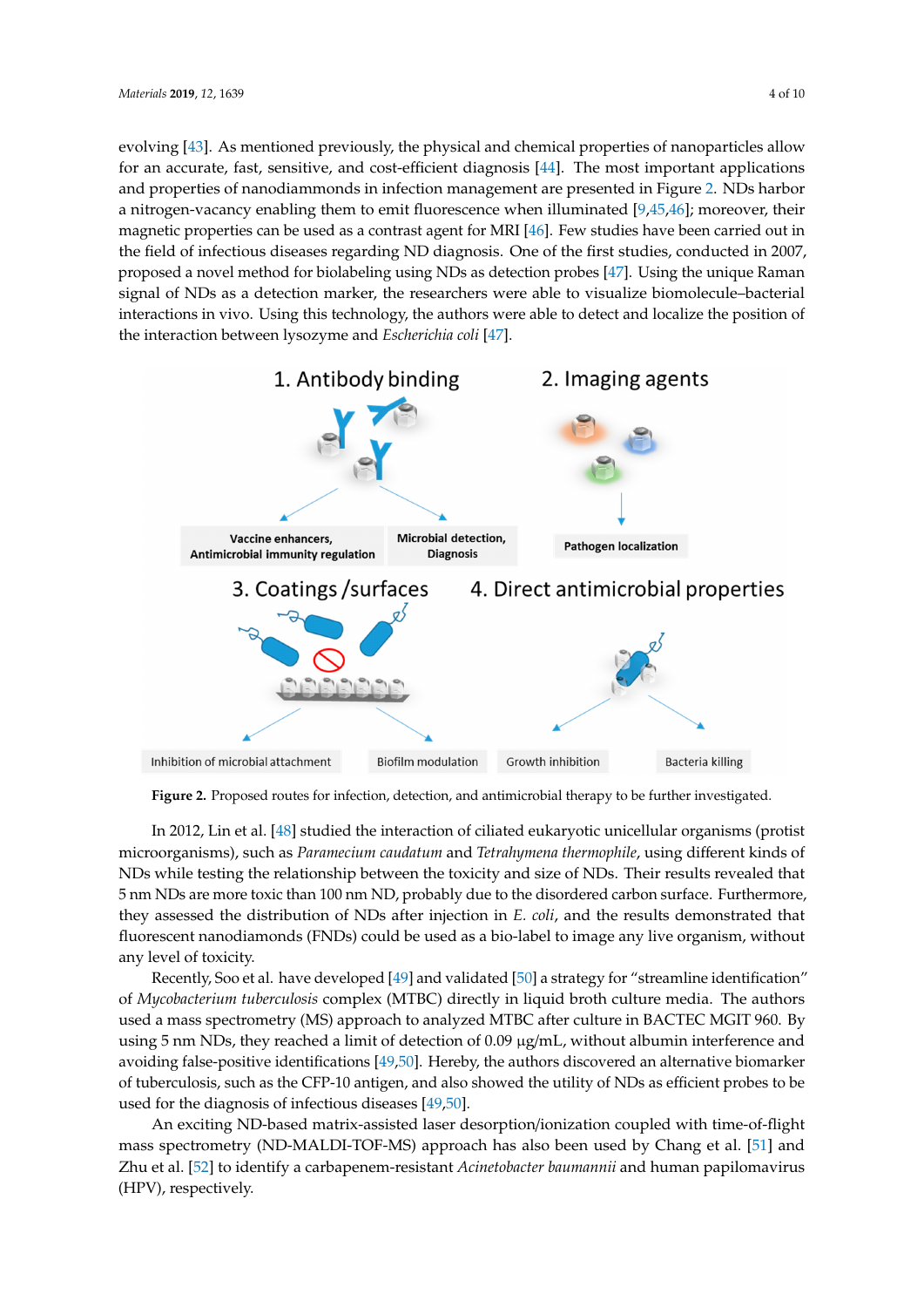#### **4. Nanodiamonds in Antipathogenic Systems**

Nanotechnology has been used for drug delivery for decades now, and its performance has been highly successful [\[7,](#page-6-6)[53\]](#page-8-15). Although, the use of NDs is relatively recent, their small size, high bounding properties, and low cytotoxicity make them highly promising for their use in different areas of microbiology and infectious diseases [\[39,](#page-8-1)[54,](#page-8-16)[55\]](#page-8-17). Several published reviews have highlighted the use of NDs for drug delivery, due to its ability to detonate under controlled [\[56\]](#page-8-18) conditions, which allows for drug release in a controlled manner and in precise locations. However, most of the research has focused on cancer treatment with the goal of developing personalized therapies for cancer patients using NDs in the treatment [\[6,](#page-6-5)[10,](#page-6-9)[39,](#page-8-1)[56](#page-8-18)[–62\]](#page-9-0).

NDs also have an intrinsic bactericidal activity [\[63,](#page-9-1)[64\]](#page-9-2); Wehling et al. showed that the viability of *E. coli* is nearly 100% compromised after only 15 minutes post-exposure to NDs. This elevated rate of bacteria death was the consequence of a great intake of the NDs by the bacteria, causing deformation of the bacteria cell. Interestingly, the authors demonstrated that there is a direct correlation between the oxygen levels and bacterial death, revealing that the strong bactericidal activity was the consequence of NDs containing partially oxidized surfaces [\[63\]](#page-9-1). This particularity of the NDs was further explored by Ong et al. who demonstrated that the bactericidal properties of NDs vary depending on bacteria type (NDs revealed a certain grade of bactericidal activity against *Staphylococcus aureus*), concentration, size, structure, and time of exposure, among others [\[65](#page-9-3)[,66\]](#page-9-4). Excitingly, NDs also greatly affect biofilm formation, which is a major problem in healthcare settings. In *S. aureus*, NDs inhibit biofilm formation in a concentration-related manner; however, the results for *E. coli* are contradictory in this regard [\[66\]](#page-9-4).

NDs have been bound to several antimicrobials, including antifungal and antibiotic compounds such as polymyxin B [\[67\]](#page-9-5), aflatoxin B1 [\[68\]](#page-9-6), tetracycline, and vancomycin [\[69\]](#page-9-7). Remarkably, NDs conjugated with amoxicillin were able to internalize into T24 bladder cells containing uropathogenic *E. coli*, and the results demonstrated that the decrease in bacterial recovery was associated with an increase in ND-amoxicillin treatment dosages [\[70\]](#page-9-8). The authors revealed that internalization of these molecules happens in only 2 hours and that internalization is necessary to effectively kill bacteria [\[70\]](#page-9-8). The most relevant antimicrobial properties of NDs are summarized in Table [1,](#page-4-0) and they refer mainly to virulence modulation, biofilm control, growth inhibition, and intracellular pathogen killing.

<span id="page-4-0"></span>

| <b>Type</b>                                              | <b>Antimicrobial Effect</b>                           | <b>Target Species</b>                              | <b>Effect was</b><br>Observed   | <b>References</b> |
|----------------------------------------------------------|-------------------------------------------------------|----------------------------------------------------|---------------------------------|-------------------|
| Glycan-modified<br>ND <sub>s</sub>                       | Inhibition of type 1<br>fimbriae-mediated<br>adhesion | Escherichia coli                                   | In vitro                        | [66, 71]          |
| ND-NH <sub>2</sub><br>ND-COOH                            | Biofilm inhibition                                    | Escherichia coli,<br>Staphylococcus<br>aureus      | In vitro                        | $[72]$            |
| menthol modified<br>ND <sub>s</sub>                      | Growth inhibition                                     | Escherichia coli,<br>Staphylococcus<br>aureus      | In vitro                        | $[73]$            |
| oxygen-containing<br>surface groups -<br>ND <sub>s</sub> | Bactericidal properties                               | Escherichia coli,<br>Bacillus subtilis             | In vitro                        | [63]              |
| acid-purified 6 nm<br>ND <sub>s</sub>                    | Intracellular pathogen<br>killing                     | intracellular<br>uropathogenic<br>Escherichia coli | In vitro (T24<br>bladder cells) | [70]              |

**Table 1.** Main types of nanodiamonds related to their antimicrobial properties and effects.

NDs also have the ability to bind to viruses, such as hepatitis B or C, from blood plasma isolated from infected patients [\[74\]](#page-9-12), increasing exponentially the applicability of these nanostructures. Thrillingly, in vitro results obtained by Roy et al. [\[75\]](#page-9-13) demonstrate that NDs can be conjugated with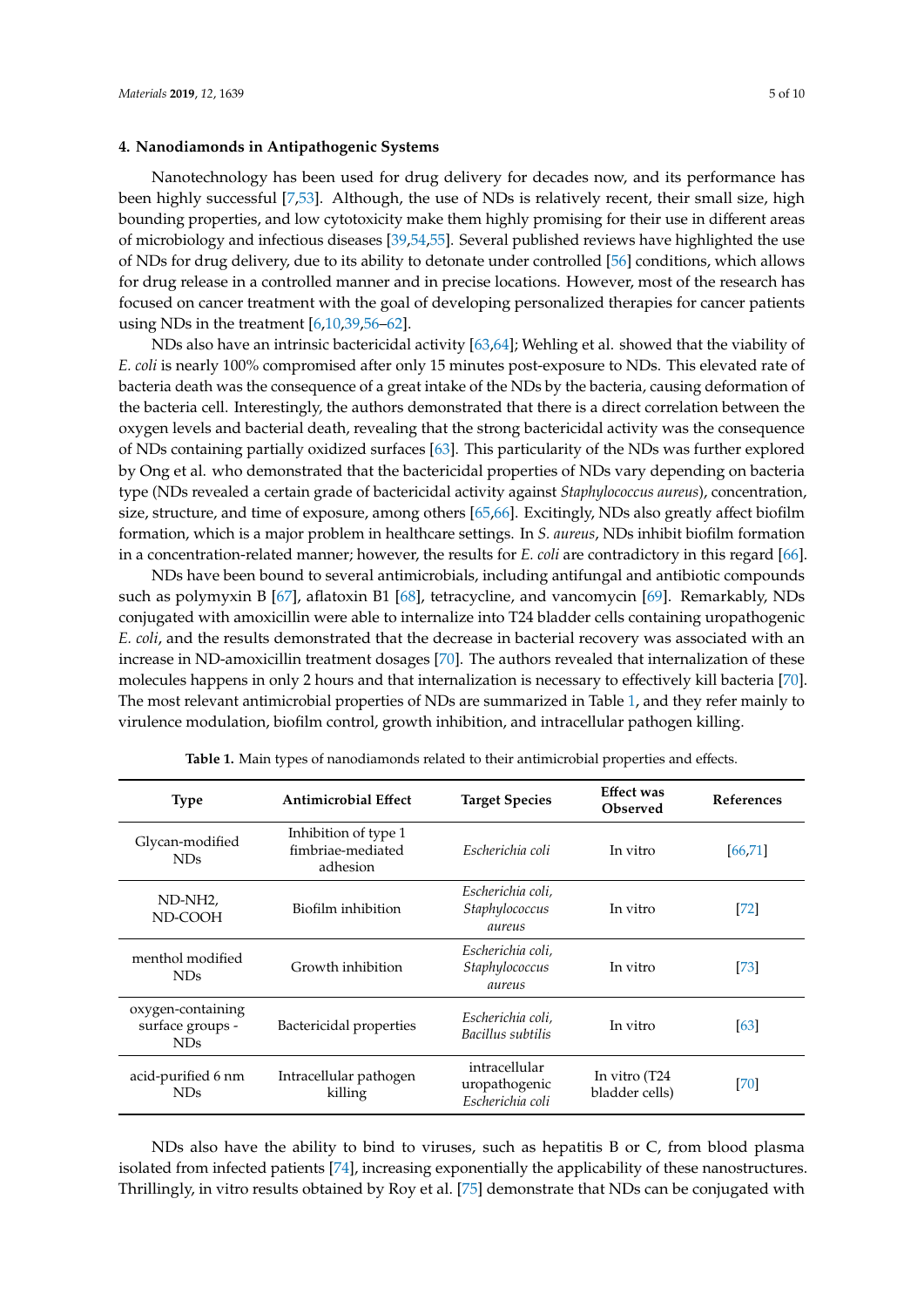anti-HIV drugs, and due to their low toxicity and small size, these combined particles have the potential ability to cross the blood–brain barrier, increasing the distribution of the drug and reducing the viral load significantly.

Regardless, more work needs to be done to improve their bio-distribution and toxicity, because for now, NDs can circulate in the blood without being secreted (lower secretion in urine and feces was observed), and unfortunately, they accumulate in the liver (within macrophages) and lung tissues. For this reason, and despite results in animal models being promising [\[56,](#page-8-18)[76\]](#page-9-14), the potential of NDs remains limited. However, by working on the purification method and its structure, NDs can be extremely improved in their functionality and properties to avoid unspecific reactions by, for example, inclusion in microgels [\[54,](#page-8-16)[77\]](#page-9-15).

Overall, NDs have great potential in the field of infectious diseases. Antibiotic resistance is one of the major threats that current society is confronted with. Although novel antibiotics are being investigated, these are mostly based on modifications of current antibiotics, and the likelihood of resistance is high. NDs offer new opportunities for the treatment of infectious diseases. In the near future, we estimate that more research will focus on nanotechnology, and NDs in particular, for shuttle and drug delivery systems.

#### **5. Conclusions**

NDs have great potential for their application in the design of biomedical materials due to their great physico-chemical characteristics and low toxicity. Their intrinsic fluorescence and ability to bind bioactive molecules further promotes their use for different aspects of the biomedical field. NDs possess remarkable mechanical and optical properties and a large surface area, which makes them highly useful in drug delivery and diagnosis approaches. Preliminary data has revealed that NDs have the ability to modulate the host immune response, and this is a key feature to fight against pathogens. Furthermore, the versatile characteristics of NDs make them a great candidate to improve drug delivery, which combined with their fluorescence ability, allows for the monitoring of the drug. The use of NDs in drug delivery has not been tested yet in clinical settings; however, they have yielded promising expectations for new therapies in animal models. Some of the properties that NDs need for future applications include robustness against thermochemical changes in their surroundings and persistence in the "hostile environment" of the host. One of the limitations for medical applications is their size, because sizes smaller than 50 nm can trigger aggregation and subsequently accumulation. Therefore, we need to promote studies of the metabolism and ND-drug clearance from the host.

Nano-diamonds offer a novel approach to decrease the high levels of co-morbidity and mortality associated with antimicrobial resistance, as well as to decrease the costs of treatment, ultimately leading to the subsequent decrease in antimicrobial resistance.

**Author Contributions:** M.C.G. and E.T.S. have written the initial draft and contributed equally to this review. A.M.H. has contributed with key ideas, expertise, editing, and revision of the manuscript.

**Funding:** E.T.S. is supported by a Regional Postdoctoral Grant no IN606B-2016/001 (Axencia Galega de Innovación GAIN, Xunta de Galicia), Spain. A.M.H. is supported by the National research grant no. 61/2018, project code: PN-III-P1-1.1-PD2016-0605, Romania.

**Acknowledgments:** We acknowledge the helpful support of Jorge Blanco Alvarez (*Escherichia coli* Reference Lab (LREC), Department of Microbiology, Faculty of Veterinary, University of Santiago de Compostela (USC), Lugo), Carlos García Riestra (Lab of Microbiology, University Hospital Complex of Santiago de Compostela and Department of Microbiology at USC), Johan Malmström (Division of Infection Medicine, Department of Clinical Sciences, Lund University, Lund, Sweden), and Eric Harvill (Department of Infectious Diseases; College of Veterinary Medicine, University of Georgia, Athens, USA).

**Conflicts of Interest:** The authors declare no competing financial interest.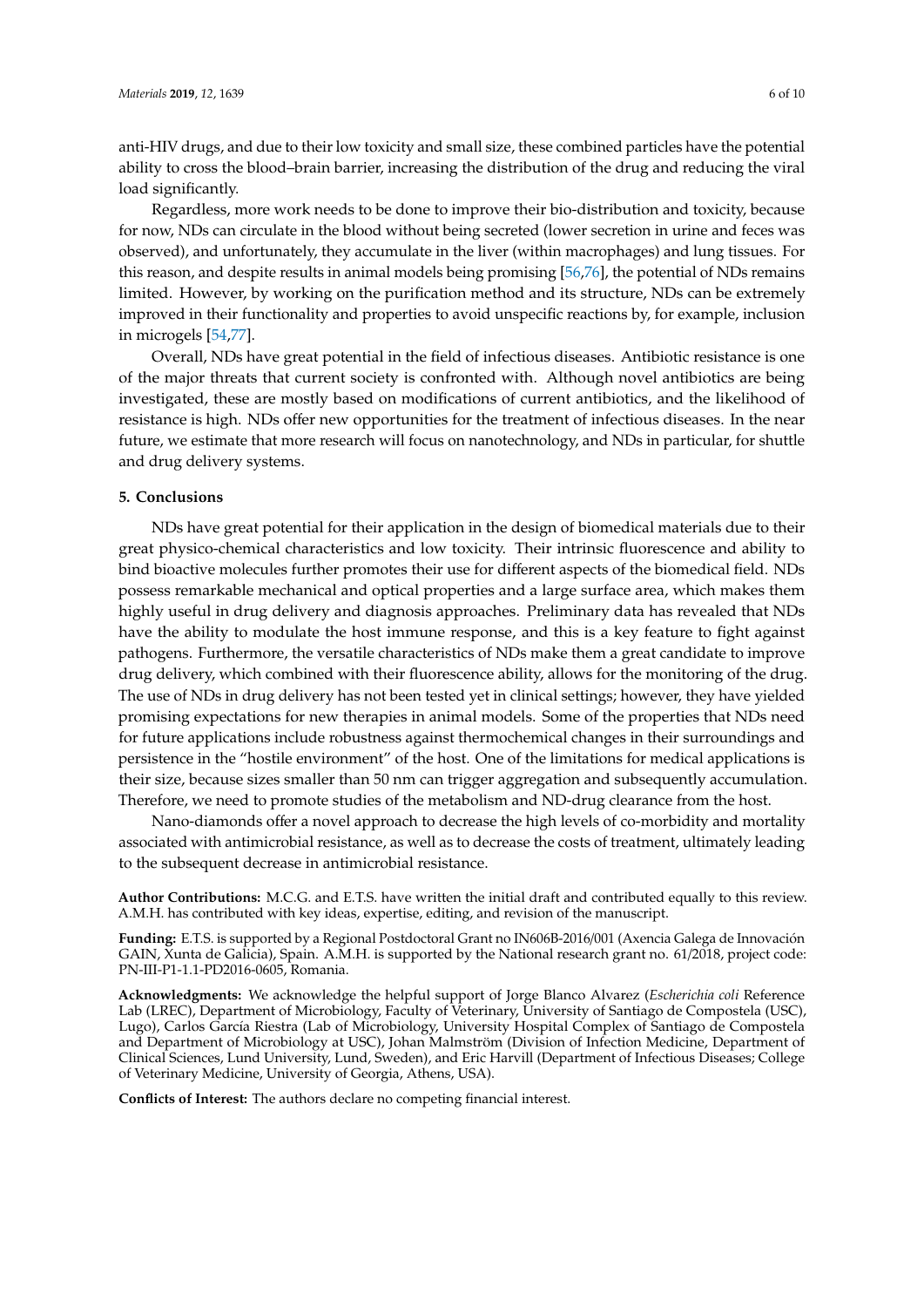# **Abbreviations**

| Ab                  | antibody                                                                     |  |
|---------------------|------------------------------------------------------------------------------|--|
| FND(s)              | fluorescent nanodiamond(s)                                                   |  |
| H7                  | hemagglutinin subtype 7                                                      |  |
| H7N9                | avian influenza A                                                            |  |
| <b>MALDI-TOF-MS</b> | matrix-assisted laser desorption ionization time-of-flight mass spectrometry |  |
| MRI                 | magnetic resonance imaging                                                   |  |
| <b>MTBC</b>         | Mycobacterium tuberculosis complex                                           |  |
| ND(s)               | nanoiamond(s)                                                                |  |
| NTM                 | nontuberculous mycobacteria                                                  |  |
| N <sub>V</sub>      | nitrogen vacancy                                                             |  |
| <b>RI</b>           | resonance imaging                                                            |  |

# **References**

- <span id="page-6-0"></span>1. Kuthati, Y.; Kankala, R.K.; Lin, S.X.; Weng, C.F.; Lee, C.H. Ph-triggered controllable release of silver-indole-3 acetic acid complexes from mesoporous silica nanoparticles (ibn-4) for effectively killing malignant bacteria. *Mol. Pharm.* **2015**, *12*, 2289–2304. [\[CrossRef\]](http://dx.doi.org/10.1021/mp500836w)
- <span id="page-6-1"></span>2. Stehlik, S.; Varga, M.; Ledinsky, M.; Miliaieva, D.; Kozak, H.; Skakalova, V.; Mangler, C.; Pennycook, T.J.; Meyer, J.C.; Kromka, A.; et al. High-yield fabrication and properties of 1.4 nm nanodiamonds with narrow size distribution. *Sci. Rep.* **2016**, *6*, 38419. [\[CrossRef\]](http://dx.doi.org/10.1038/srep38419) [\[PubMed\]](http://www.ncbi.nlm.nih.gov/pubmed/27910924)
- <span id="page-6-2"></span>3. Mironov, V.A.; Sergienko, O.V.; Nastasiak, I.N.; Danilenko, V.N. Biogenesis and regulation of biosynthesis of erythromycins in saccharopolyspora erythraea: A review. *Prikl. Biokhim. Mikrobiol.* **2004**, *40*, 613–624. [\[CrossRef\]](http://dx.doi.org/10.1023/B:ABIM.0000046985.66328.7a) [\[PubMed\]](http://www.ncbi.nlm.nih.gov/pubmed/15609849)
- <span id="page-6-3"></span>4. Mochalin, V.N.; Shenderova, O.; Ho, D.; Gogotsi, Y. The properties and applications of nanodiamonds. *Nat. Nanotechnol.* **2011**, *7*, 11–23. [\[CrossRef\]](http://dx.doi.org/10.1038/nnano.2011.209) [\[PubMed\]](http://www.ncbi.nlm.nih.gov/pubmed/22179567)
- <span id="page-6-4"></span>5. Lai, L.; Barnard, A.S. Modeling the thermostability of surface functionalisation by oxygen, hydroxyl, and water on nanodiamonds. *Nanoscale* **2011**, *3*, 2566–2575. [\[CrossRef\]](http://dx.doi.org/10.1039/c1nr10108k)
- <span id="page-6-5"></span>6. Ho, D.; Wang, C.H.; Chow, E.K. Nanodiamonds: The intersection of nanotechnology, drug development, and personalized medicine. *Sci. Adv.* **2015**, *1*, e1500439. [\[CrossRef\]](http://dx.doi.org/10.1126/sciadv.1500439)
- <span id="page-6-6"></span>7. Torres-Sangiao, E.; Holban, A.M.; Gestal, M.C. Advanced nanobiomaterials: Vaccines, diagnosis and treatment of infectious diseases. *Molecules* **2016**, *21*. [\[CrossRef\]](http://dx.doi.org/10.3390/molecules21070867)
- <span id="page-6-7"></span>8. Gismondi, A.; Reina, G.; Orlanducci, S.; Mizzoni, F.; Gay, S.; Terranova, M.L.; Canini, A. Nanodiamonds coupled with plant bioactive metabolites: A nanotech approach for cancer therapy. *Biomaterials* **2015**, *38*, 22–35. [\[CrossRef\]](http://dx.doi.org/10.1016/j.biomaterials.2014.10.057)
- <span id="page-6-8"></span>9. Lai, L.; Barnard, A.S. Functionalized nanodiamonds for biological and medical applications. *J. Nanosci. Nanotechnol.* **2015**, *15*, 989–999. [\[CrossRef\]](http://dx.doi.org/10.1166/jnn.2015.9735)
- <span id="page-6-9"></span>10. Passeri, D.; Rinaldi, F.; Ingallina, C.; Carafa, M.; Rossi, M.; Terranova, M.L.; Marianecci, C. Biomedical applications of nanodiamonds: An overview. *J. Nanosci. Nanotechnol.* **2015**, *15*, 972–988. [\[CrossRef\]](http://dx.doi.org/10.1166/jnn.2015.9734)
- <span id="page-6-10"></span>11. Lim, D.G.; Prim, R.E.; Kim, K.H.; Kang, E.; Park, K.; Jeong, S.H. Combinatorial nanodiamond in pharmaceutical and biomedical applications. *Int. J. Pharm.* **2016**, *514*, 41–51. [\[CrossRef\]](http://dx.doi.org/10.1016/j.ijpharm.2016.06.004) [\[PubMed\]](http://www.ncbi.nlm.nih.gov/pubmed/27863681)
- <span id="page-6-11"></span>12. Whitlow, J.; Pacelli, S.; Paul, A. Multifunctional nanodiamonds in regenerative medicine: Recent advances and future directions. *J. Control Rel.* **2017**, *261*, 62–86. [\[CrossRef\]](http://dx.doi.org/10.1016/j.jconrel.2017.05.033)
- <span id="page-6-12"></span>13. Balasubramanian, G.; Chan, I.Y.; Kolesov, R.; Al-Hmoud, M.; Tisler, J.; Shin, C.; Kim, C.; Wojcik, A.; Hemmer, P.R.; Krueger, A.; et al. Nanoscale imaging magnetometry with diamond spins under ambient conditions. *Nature* **2008**, *455*, 648–651. [\[CrossRef\]](http://dx.doi.org/10.1038/nature07278)
- 14. Zhang, X.Q.; Chen, M.; Lam, R.; Xu, X.; Osawa, E.; Ho, D. Polymer-functionalized nanodiamond platforms as vehicles for gene delivery. *ACS Nano* **2009**, *3*, 2609–2616. [\[CrossRef\]](http://dx.doi.org/10.1021/nn900865g)
- 15. Chow, E.K.; Ho, D. Cancer nanomedicine: From drug delivery to imaging. *Sci. Transl. Med.* **2013**, *5*, 216rv214. [\[CrossRef\]](http://dx.doi.org/10.1126/scitranslmed.3005872) [\[PubMed\]](http://www.ncbi.nlm.nih.gov/pubmed/24353161)
- <span id="page-6-13"></span>16. Chow, E.K.; Zhang, X.Q.; Chen, M.; Lam, R.; Robinson, E.; Huang, H.; Schaffer, D.; Osawa, E.; Goga, A.; Ho, D. Nanodiamond therapeutic delivery agents mediate enhanced chemoresistant tumor treatment. *Sci. Transl. Med.* **2011**, *3*, 73ra21. [\[CrossRef\]](http://dx.doi.org/10.1126/scitranslmed.3001713) [\[PubMed\]](http://www.ncbi.nlm.nih.gov/pubmed/21389265)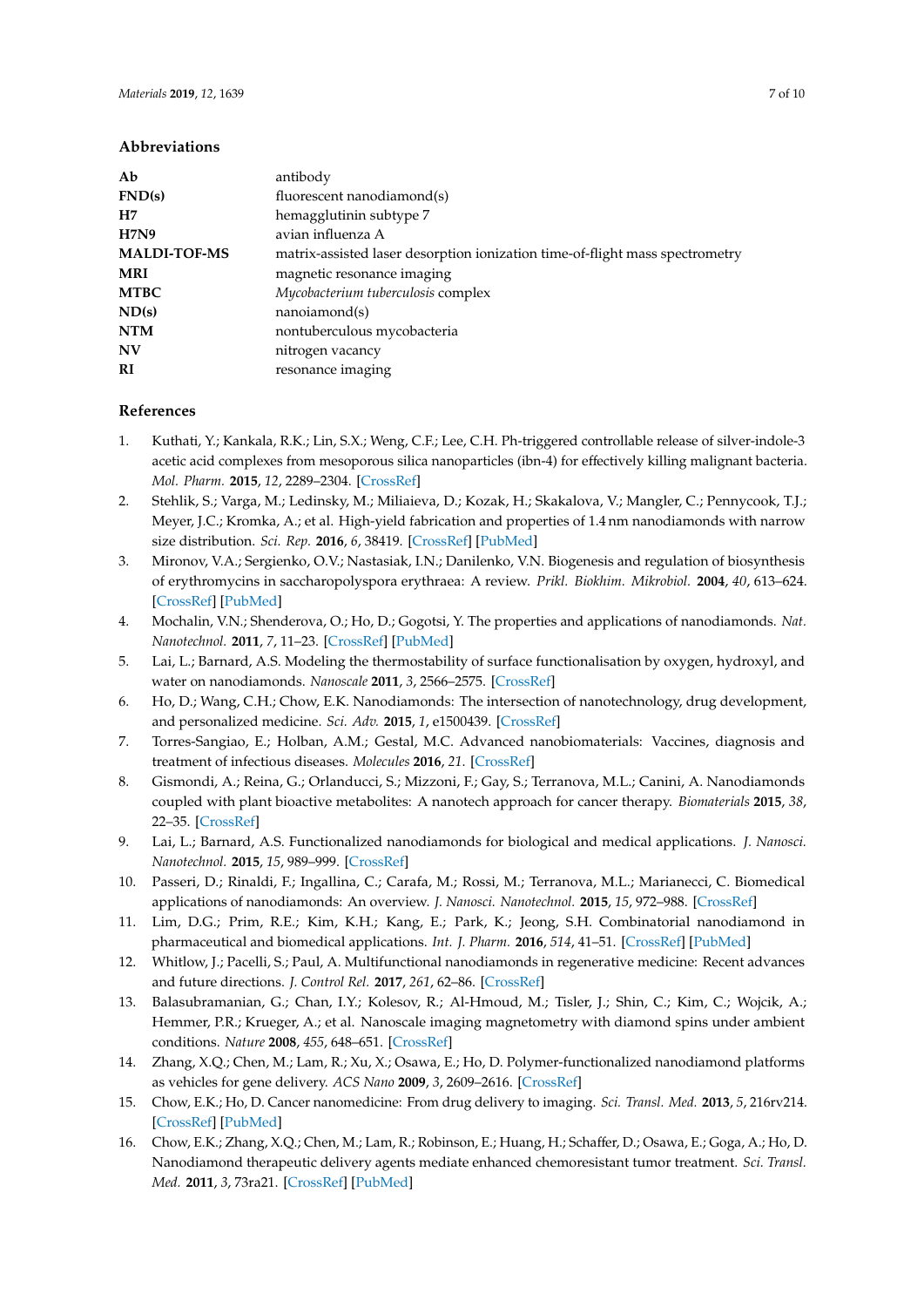- <span id="page-7-0"></span>17. Suliman, S.; Xing, Z.; Wu, X.; Xue, Y.; Pedersen, T.O.; Sun, Y.; Doskeland, A.P.; Nickel, J.; Waag, T.; Lygre, H.; et al. Release and bioactivity of bone morphogenetic protein-2 are affected by scaffold binding techniques in vitro and in vivo. *J. Control Rel.* **2015**, *197*, 148–157. [\[CrossRef\]](http://dx.doi.org/10.1016/j.jconrel.2014.11.003) [\[PubMed\]](http://www.ncbi.nlm.nih.gov/pubmed/25445698)
- <span id="page-7-1"></span>18. Kim, H.J.; Zhang, K.; Moore, L.; Ho, D. Diamond nanogel-embedded contact lenses mediate lysozyme-dependent therapeutic release. *ACS Nano* **2014**, *8*, 2998–3005. [\[CrossRef\]](http://dx.doi.org/10.1021/nn5002968)
- <span id="page-7-2"></span>19. Pham, N.B.; Ho, T.T.; Nguyen, G.T.; Le, T.T.; Le, N.T.; Chang, H.C.; Pham, M.D.; Conrad, U.; Chu, H.H. Nanodiamond enhances immune responses in mice against recombinant ha/h7n9 protein. *J. Nanobiotechnol.* **2017**, *15*, 69. [\[CrossRef\]](http://dx.doi.org/10.1186/s12951-017-0305-2) [\[PubMed\]](http://www.ncbi.nlm.nih.gov/pubmed/28982373)
- <span id="page-7-3"></span>20. Boudou, J.P.; Curmi, P.A.; Jelezko, F.; Wrachtrup, J.; Aubert, P.; Sennour, M.; Balasubramanian, G.; Reuter, R.; Thorel, A.; Gaffet, E. High yield fabrication of fluorescent nanodiamonds. *Nanotechnology* **2009**, *20*, 235602. [\[CrossRef\]](http://dx.doi.org/10.1088/0957-4484/20/23/235602)
- <span id="page-7-4"></span>21. Shenderova, O.A.; McGuire, G.E. Science and engineering of nanodiamond particle surfaces for biological applications (review). *Biointerphases* **2015**, *10*, 030802. [\[CrossRef\]](http://dx.doi.org/10.1116/1.4927679) [\[PubMed\]](http://www.ncbi.nlm.nih.gov/pubmed/26245200)
- 22. Kulakova, L.; Galkin, A.; Nakayama, T.; Nishino, T.; Esaki, N. Cold-active esterase from psychrobacter sp. Ant300: Gene cloning, characterization, and the effects of gly–>Pro substitution near the active site on its catalytic activity and stability. *Biochim. Biophys. Acta* **2004**, *1696*, 59–65. [\[CrossRef\]](http://dx.doi.org/10.1016/j.bbapap.2003.09.008) [\[PubMed\]](http://www.ncbi.nlm.nih.gov/pubmed/14726205)
- 23. Paci, B.; Bailo, D.; Albertini, V.R.; Wright, J.; Ferrero, C.; Spyropoulos, G.D.; Stratakis, E.; Kymakis, E. Spatially-resolved in-situ structural study of organic electronic devices with nanoscale resolution: The plasmonic photovoltaic case study. *Adv. Mater.* **2013**, *25*, 4760–4765. [\[CrossRef\]](http://dx.doi.org/10.1002/adma.201301682) [\[PubMed\]](http://www.ncbi.nlm.nih.gov/pubmed/23893424)
- <span id="page-7-5"></span>24. Sabirov, D.; Osawa, E. Information entropy of fullerenes. *J. Chem. Inf. Model.* **2015**, *55*, 1576–1584. [\[CrossRef\]](http://dx.doi.org/10.1021/acs.jcim.5b00334) [\[PubMed\]](http://www.ncbi.nlm.nih.gov/pubmed/26158238)
- <span id="page-7-6"></span>25. Perevedentseva, E.; Cai, P.J.; Chiu, Y.C.; Cheng, C.L. Characterizing protein activities on the lysozyme and nanodiamond complex prepared for bio applications. *Langmuir* **2011**, *27*, 1085–1091. [\[CrossRef\]](http://dx.doi.org/10.1021/la103155c)
- <span id="page-7-7"></span>26. Tsai, L.W.; Lin, Y.C.; Perevedentseva, E.; Lugovtsov, A.; Priezzhev, A.; Cheng, C.L. Nanodiamonds for medical applications: Interaction with blood in vitro and in vivo. *Int. J. Mol. Sci.* **2016**, *17*. [\[CrossRef\]](http://dx.doi.org/10.3390/ijms17071111)
- <span id="page-7-8"></span>27. Chen, H.W.; Huang, C.Y.; Lin, S.Y.; Fang, Z.S.; Hsu, C.H.; Lin, J.C.; Chen, Y.I.; Yao, B.Y.; Hu, C.M. Synthetic virus-like particles prepared via protein corona formation enable effective vaccination in an avian model of coronavirus infection. *Biomaterials* **2016**, *106*, 111–118. [\[CrossRef\]](http://dx.doi.org/10.1016/j.biomaterials.2016.08.018)
- <span id="page-7-9"></span>28. Kong, X.L.; Huang, L.C.; Hsu, C.M.; Chen, W.H.; Han, C.C.; Chang, H.C. High-affinity capture of proteins by diamond nanoparticles for mass spectrometric analysis. *Anal. Chem.* **2005**, *77*, 259–265. [\[CrossRef\]](http://dx.doi.org/10.1021/ac048971a)
- <span id="page-7-10"></span>29. Pham, M.D.; Yu, S.S.; Han, C.C.; Chan, S.I. Improved mass spectrometric analysis of membrane proteins based on rapid and versatile sample preparation on nanodiamond particles. *Anal. Chem.* **2013**, *85*, 6748–6755. [\[CrossRef\]](http://dx.doi.org/10.1021/ac400713g)
- <span id="page-7-11"></span>30. Zhang, Q.; Mochalin, V.N.; Neitzel, I.; Knoke, I.Y.; Han, J.; Klug, C.A.; Zhou, J.G.; Lelkes, P.I.; Gogotsi, Y. Fluorescent plla-nanodiamond composites for bone tissue engineering. *Biomaterials* **2011**, *32*, 87–94. [\[CrossRef\]](http://dx.doi.org/10.1016/j.biomaterials.2010.08.090)
- <span id="page-7-12"></span>31. Schrand, A.M.; Lin, J.B.; Hens, S.C.; Hussain, S.M. Temporal and mechanistic tracking of cellular uptake dynamics with novel surface fluorophore-bound nanodiamonds. *Nanoscale* **2011**, *3*, 435–445. [\[CrossRef\]](http://dx.doi.org/10.1039/C0NR00408A)
- <span id="page-7-13"></span>32. Prabhakar, N.; Nareoja, T.; von Haartman, E.; Karaman, D.S.; Jiang, H.; Koho, S.; Dolenko, T.A.; Hanninen, P.E.; Vlasov, D.I.; Ralchenko, V.G.; et al. Core-shell designs of photoluminescent nanodiamonds with porous silica coatings for bioimaging and drug delivery ii: Application. *Nanoscale* **2013**, *5*, 3713–3722. [\[CrossRef\]](http://dx.doi.org/10.1039/c3nr33926b)
- <span id="page-7-14"></span>33. Xiang, S.D.; Scholzen, A.; Minigo, G.; David, C.; Apostolopoulos, V.; Mottram, P.L.; Plebanski, M. Pathogen recognition and development of particulate vaccines: Does size matter? *Methods* **2006**, *40*, 1–9. [\[CrossRef\]](http://dx.doi.org/10.1016/j.ymeth.2006.05.016)
- <span id="page-7-15"></span>34. Zhao, L.; Xu, Y.-H.; Akasaka, T.; Abe, S.; Komatsu, N.; Watari, F.; Chen, X. Polyglycerol-coated nanodiamond as a macrophage-evading platform for selective drug delivery in cancer cells. *Biomaterials* **2014**, *35*, 5393–5406. [\[CrossRef\]](http://dx.doi.org/10.1016/j.biomaterials.2014.03.041)
- <span id="page-7-16"></span>35. Zhao, L.; Chen, H.Y.; Wu, S.C.; Jiang, Z.; Yu, S.; Hou, T.H.; Wong, H.S.; Nishi, Y. Multi-level control of conductive nano-filament evolution in hfo2 reram by pulse-train operations. *Nanoscale* **2014**, *6*, 5698–5702. [\[CrossRef\]](http://dx.doi.org/10.1039/C4NR00500G)
- <span id="page-7-17"></span>36. Chen, W.H.; Lee, S.C.; Sabu, S.; Fang, H.C.; Chung, S.C.; Han, C.C.; Chang, H.C. Solid-phase extraction and elution on diamond (speed): A fast and general platform for proteome analysis with mass spectrometry. *Anal. Chem.* **2006**, *78*, 4228–4234. [\[CrossRef\]](http://dx.doi.org/10.1021/ac052085y)
- <span id="page-7-18"></span>37. Baron, A.V.; Osipov, N.V.; Olkhovskiy, I.A.; Puzyr, A.P.; Bondar, V.S. Binding the immunoglobulins of human serum by nanodiamonds. *Dokl. Biochem. Biophys.* **2014**, *457*, 158–159. [\[CrossRef\]](http://dx.doi.org/10.1134/S1607672914040127)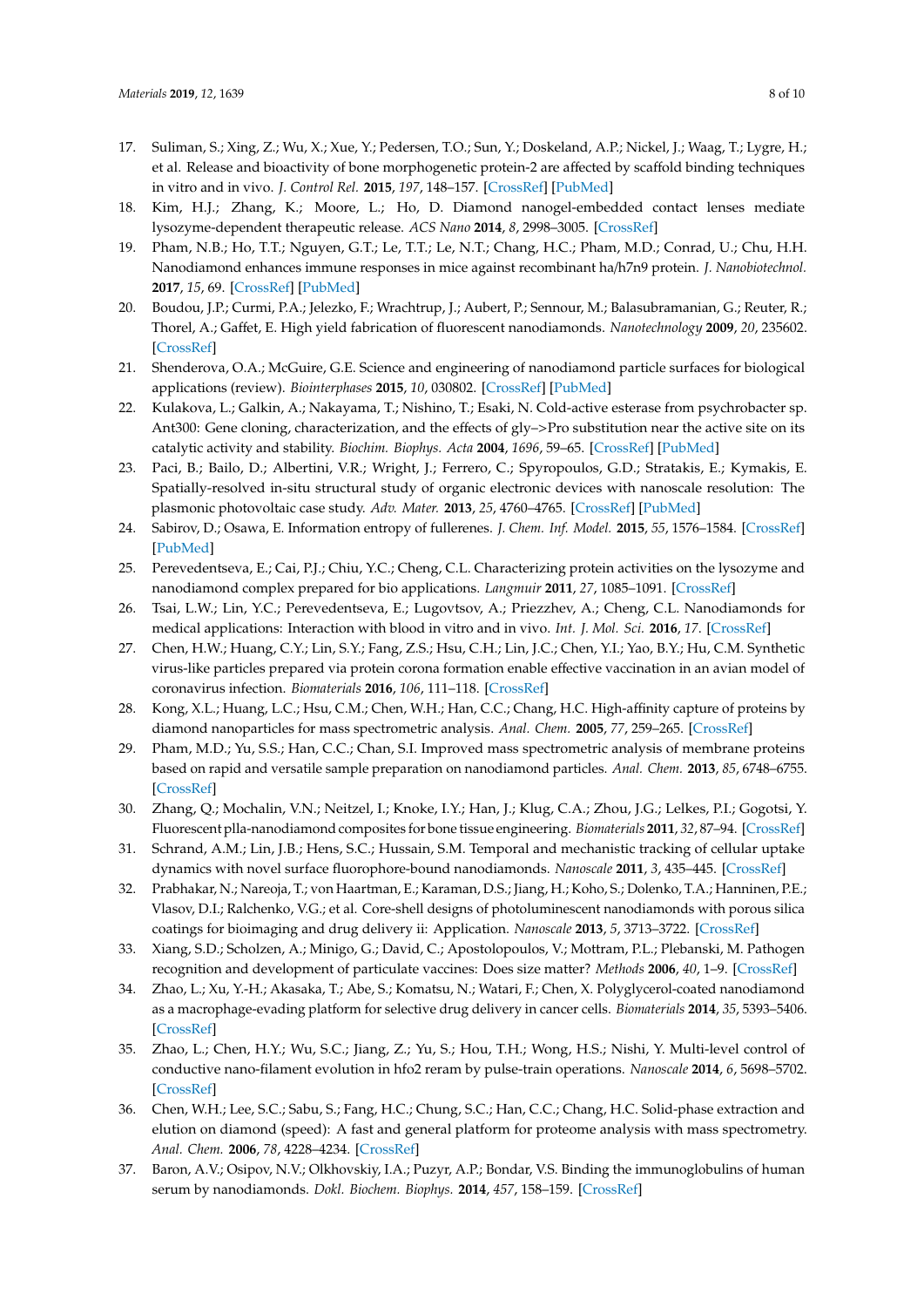- <span id="page-8-0"></span>38. Belime, A.; Thielens, N.M.; Gravel, E.; Frachet, P.; Ancelet, S.; Tacnet, P.; Caneiro, C.; Chuprin, J.; Gaboriaud, C.; Schoehn, G.; et al. Recognition protein c1q of innate immunity agglutinates nanodiamonds without activating complement. *Nanomedicine* **2018**. [\[CrossRef\]](http://dx.doi.org/10.1016/j.nano.2018.09.009)
- <span id="page-8-1"></span>39. Chipaux, M.; van der Laan, K.J.; Hemelaar, S.R.; Hasani, M.; Zheng, T.; Schirhagl, R. Nanodiamonds and their applications in cells. *Small* **2018**, *14*, e1704263. [\[CrossRef\]](http://dx.doi.org/10.1002/smll.201704263)
- <span id="page-8-2"></span>40. Rojas, S.; Gispert, J.D.; Martin, R.; Abad, S.; Menchon, C.; Pareto, D.; Victor, V.M.; Alvaro, M.; Garcia, H.; Herance, J.R. Biodistribution of amino-functionalized diamond nanoparticles. In vivo studies based on 18f radionuclide emission. *ACS Nano* **2011**, *5*, 5552–5559. [\[CrossRef\]](http://dx.doi.org/10.1021/nn200986z)
- <span id="page-8-3"></span>41. Pham, M.D.; Epperla, C.P.; Hsieh, C.L.; Chang, W.; Chang, H.C. Glycosaminoglycans-specific cell targeting and imaging using fluorescent nanodiamonds coated with viral envelope proteins. *Anal. Chem.* **2017**, *89*, 6527–6534. [\[CrossRef\]](http://dx.doi.org/10.1021/acs.analchem.7b00627)
- <span id="page-8-4"></span>42. Smith, A.H.; Robinson, E.M.; Zhang, X.Q.; Chow, E.K.; Lin, Y.; Osawa, E.; Xi, J.; Ho, D. Triggered release of therapeutic antibodies from nanodiamond complexes. *Nanoscale* **2011**, *3*, 2844–2848. [\[CrossRef\]](http://dx.doi.org/10.1039/c1nr10278h)
- <span id="page-8-5"></span>43. Blecher, K.; Nasir, A.; Friedman, A. The growing role of nanotechnology in combating infectious disease. *Virulence* **2011**, *2*, 395–401. [\[CrossRef\]](http://dx.doi.org/10.4161/viru.2.5.17035)
- <span id="page-8-6"></span>44. Qasim, M.; Lim, D.J.; Park, H.; Na, D. Nanotechnology for diagnosis and treatment of infectious diseases. *J. Nanosci. Nanotechnol.* **2014**, *14*, 7374–7387. [\[CrossRef\]](http://dx.doi.org/10.1166/jnn.2014.9578)
- <span id="page-8-7"></span>45. Puzyr, A.P.; Neshumaev, D.A.; Tarskikh, S.V.; Makarskaia, G.V.; Dolmatov, V.; Bondar, V.S. Destruction of human blood cells upon interaction with detonation nanodiamonds in experiments in vitro. *Biofizika* **2005**, *50*, 101–106.
- <span id="page-8-8"></span>46. Cordina, N.M.; Sayyadi, N.; Parker, L.M.; Everest-Dass, A.; Brown, L.J.; Packer, N.H. Reduced background autofluorescence for cell imaging using nanodiamonds and lanthanide chelates. *Sci. Rep.* **2018**, *8*, 4521. [\[CrossRef\]](http://dx.doi.org/10.1038/s41598-018-22702-1)
- <span id="page-8-9"></span>47. Chao, J.I.; Perevedentseva, E.; Chung, P.H.; Liu, K.K.; Cheng, C.Y.; Chang, C.C.; Cheng, C.L. Nanometer-sized diamond particle as a probe for biolabeling. *Biophys. J.* **2007**, *93*, 2199–2208. [\[CrossRef\]](http://dx.doi.org/10.1529/biophysj.107.108134)
- <span id="page-8-10"></span>48. Lin, Y.C.; Perevedentseva, E.; Tsai, L.W.; Wu, K.T.; Cheng, C.L. Nanodiamond for intracellular imaging in the microorganisms in vivo. *J. Biophoton.* **2012**, *5*, 838–847. [\[CrossRef\]](http://dx.doi.org/10.1002/jbio.201200088)
- <span id="page-8-11"></span>49. Soo, P.C.; Kung, C.J.; Horng, Y.T.; Chang, K.C.; Lee, J.J.; Peng, W.P. Detonation nanodiamonds for rapid detection of clinical isolates of mycobacterium tuberculosis complex in broth culture media. *Anal. Chem.* **2012**, *84*, 7972–7978. [\[CrossRef\]](http://dx.doi.org/10.1021/ac301767z)
- <span id="page-8-12"></span>50. Soo, P.C.; Horng, Y.T.; Chen, A.T.; Yang, S.C.; Chang, K.C.; Lee, J.J.; Peng, W.P. Validation of nanodiamond-extracted cfp-10 antigen as a biomarker in clinical isolates of mycobacterium tuberculosis complex in broth culture media. *Tuberculosis* **2015**, *95*, 620–624. [\[CrossRef\]](http://dx.doi.org/10.1016/j.tube.2015.05.008)
- <span id="page-8-13"></span>51. Chang, K.C.; Chung, C.Y.; Yeh, C.H.; Hsu, K.H.; Chin, Y.C.; Huang, S.S.; Liu, B.R.; Chen, H.A.; Hu, A.; Soo, P.C.; et al. Direct detection of carbapenemase-associated proteins of acinetobacter baumannii using nanodiamonds coupled with matrix-assisted laser desorption/ionization time-of-flight mass spectrometry. *J. Microbiol. Methods* **2018**, *147*, 36–42. [\[CrossRef\]](http://dx.doi.org/10.1016/j.mimet.2018.02.014)
- <span id="page-8-14"></span>52. Zhu, L.; Yin, L.; Xue, J.; Wang, Z.; Nie, Z. Mass spectrometry genotyping of human papillomavirus based on high-efficiency selective enrichment of nanoparticles. *ACS Appl. Mater. Interf.* **2018**, *10*, 41178–41184. [\[CrossRef\]](http://dx.doi.org/10.1021/acsami.8b16694)
- <span id="page-8-15"></span>53. Kuthati, Y.; Kankala, R.K.; Busa, P.; Lin, S.X.; Deng, J.P.; Mou, C.Y.; Lee, C.H. Phototherapeutic spectrum expansion through synergistic effect of mesoporous silica trio-nanohybrids against antibiotic-resistant gram-negative bacterium. *J. Photochem. Photobiol. B* **2017**, *169*, 124–133. [\[CrossRef\]](http://dx.doi.org/10.1016/j.jphotobiol.2017.03.003)
- <span id="page-8-16"></span>54. Ansari, S.A.; Satar, R.; Jafri, M.A.; Rasool, M.; Ahmad, W.; Kashif Zaidi, S. Role of nanodiamonds in drug delivery and stem cell therapy. *Iran. J. Biotechnol.* **2016**, *14*, 130–141. [\[CrossRef\]](http://dx.doi.org/10.15171/ijb.1320)
- <span id="page-8-17"></span>55. Kaur, R.; Badea, I. Nanodiamonds as novel nanomaterials for biomedical applications: Drug delivery and imaging systems. *Int. J. Nanomed.* **2013**, *8*, 203–220. [\[CrossRef\]](http://dx.doi.org/10.2147/IJN.S37348)
- <span id="page-8-18"></span>56. Van der Laan, K.; Hasani, M.; Zheng, T.; Schirhagl, R. Nanodiamonds for in vivo applications. *Small* **2018**, *14*, e1703838. [\[CrossRef\]](http://dx.doi.org/10.1002/smll.201703838)
- 57. Li, J.; Zhu, Y.; Li, W.; Zhang, X.; Peng, Y.; Huang, Q. Nanodiamonds as intracellular transporters of chemotherapeutic drug. *Biomaterials* **2010**, *31*, 8410–8418. [\[CrossRef\]](http://dx.doi.org/10.1016/j.biomaterials.2010.07.058)
- 58. Xing, Y.; Dai, L. Nanodiamonds for nanomedicine. *Nanomedicine* **2009**, *4*, 207–218. [\[CrossRef\]](http://dx.doi.org/10.2217/17435889.4.2.207)
- 59. Future Drugs Ltd. Mining nanodiamonds for drug delivery. *Expert Rev. Med. Dev.* **2008**, *5*, 5. [\[CrossRef\]](http://dx.doi.org/10.1586/17434440.5.1.5)